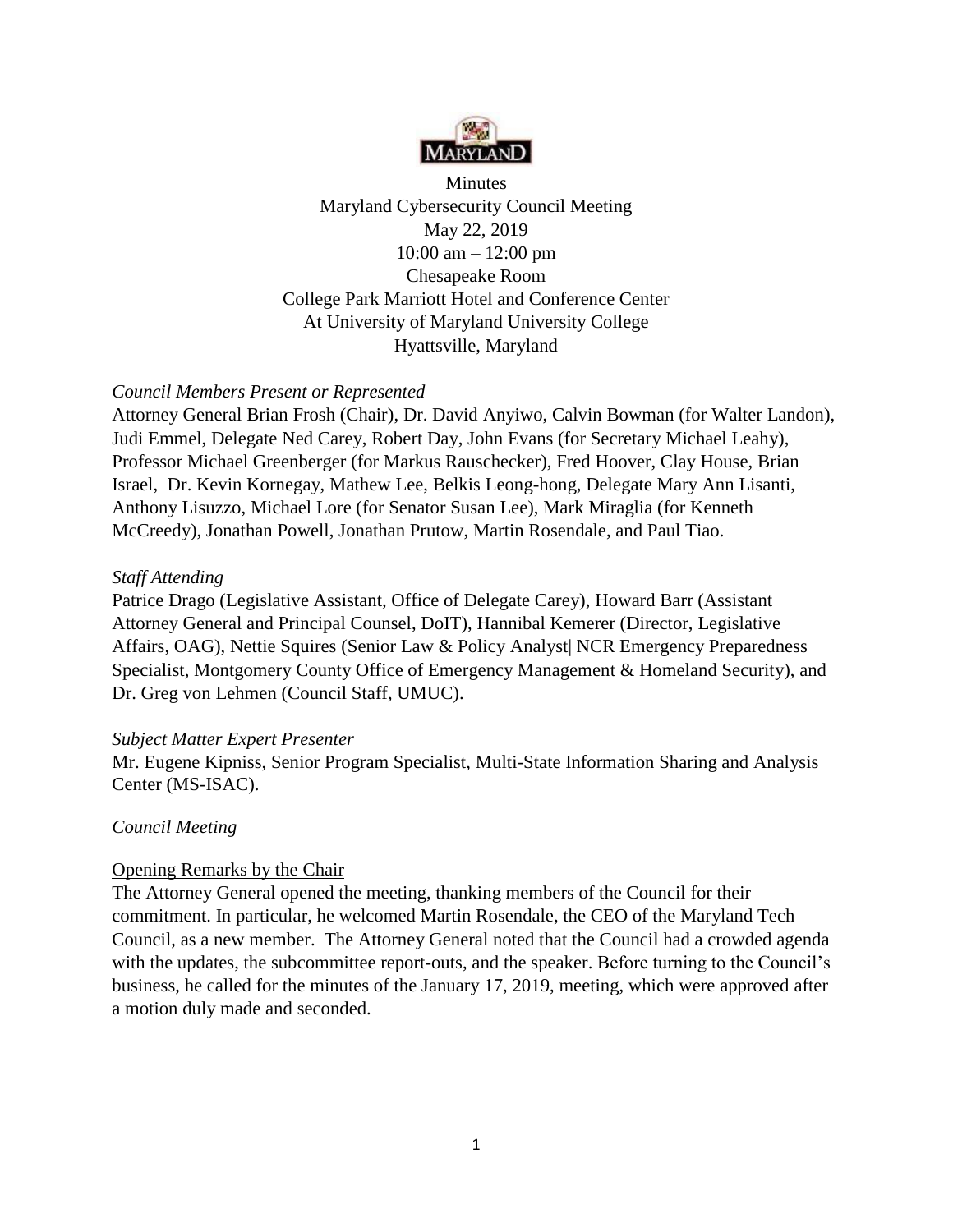## Council Updates

The agenda updates were reserved for the Baltimore City ransomware attack. Seeing no one from the City in attendance, John Evans, DoIT CISO, was asked to brief the Council to the extent he appropriately could. Mr. Evans indicated that he would redact his remarks since the Council meeting was a public forum, and he did not want to preempt possible announcements by the City or in any way compromise its efforts. His comments included the following:

- The state was taking a whole-of-government approach to assisting the City. DoIT and several other state agencies, have teamed up with the City as part of the incident response. Specifically, at any given time, there are four to five state personnel, working more or less around the clock to assist. As part of the remediation, they are involved with security administration, policy, tool evaluation, vulnerability management and incident response planning. Baltimore has engaged multiple vendors to assist in their remediation and restoration.
- The attack occurred on May  $7<sup>th</sup>$ . The perpetrators asked for 13 Bitcoins (about \$75,000), with a \$10,000 premium for every day after the first four days, if the ransom was not paid. The City declined to pay.
- The ransomware variant is Robinhood.
- There have been suggestions in the media that the City did not have back-ups and/or the structures and routines in place to more quickly bring back affected systems. But Mr. Evans cautioned that this is speculation. The City has not addressed that question.
- On May  $12<sup>th</sup>$ , a Twitter account was set up that claimed to publish passwords, usernames, and screenshots of sensitive documents from the City. These have not been confirmed as genuine, but if they are, this would indicate a deeper penetration than thought.
- Multiple state agencies severed relationship with Baltimore as a precaution. However, given the way Robinhood spreads—namely, via control of a domain controller—it is very unlikely that it could infect state agencies. Importantly, DoIT received patches on May 6th for this ransomware signature through MacAfee and Palo Alto, applying them on May 6th to state systems. As an additional safeguard, DoIT has also created a tool that would inoculate state systems against this strain of ransomware and is currently evaluating the tool's impact on the network before deployment. In general, the state has been on high alert, scanning for indicators of compromise. It has also been exercising, doing full restorations of its systems from backups.

In the discussion following Mr. Evans remarks, it was noted that:

- The state has a Security Operations Center (SOC). While the Center does not have machine learning tools, alerts are set up around behaviors to afford broader protection than looking for particular strains of ransomware.
- Based on other ransomware attacks, the Baltimore attack might have succeeded via a phishing campaign or a remote desktop protocol compromise. Exactly how has not yet been reported.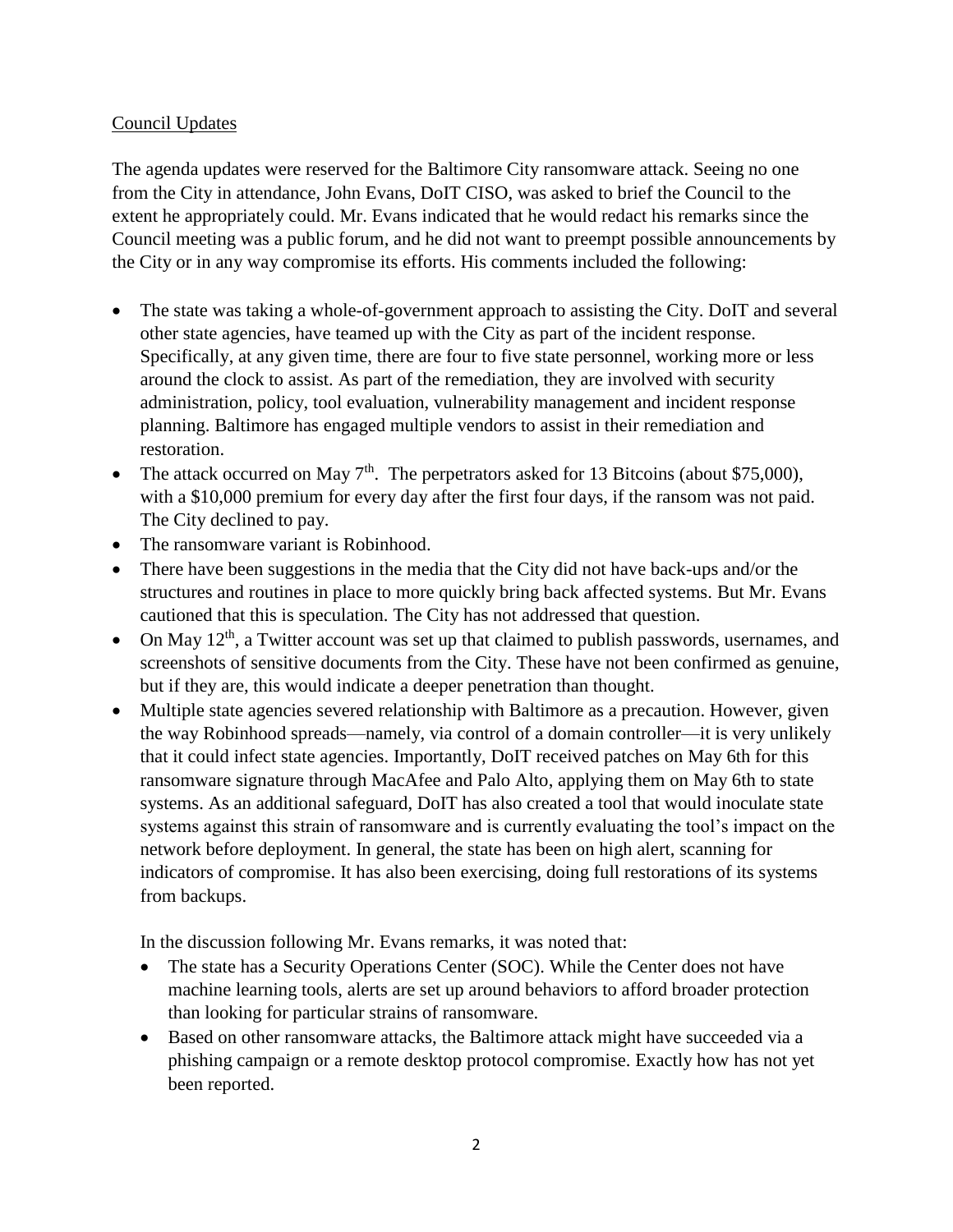- The state has been implementing a security awareness training program for its employees. This training covers phishing and other attack vectors. The University of Maryland Law School uses the same or a similar training system, as may other USM institutions.
- The state does have standards in place that IT vendors to the state must meet (e.g. SOC 2) audits).
- DoIT is kicking off an evaluation next fiscal year to gain a deeper understanding of agency cybersecurity-related practices so that it can provide more targeted recommendations to remediate potential problems. While agencies have security standards and practices, there is no uniformity. DoIT's effort, which will start with six agencies, will help create more uniformity across the state and build relationships that will useful in responding to any future attack.
- The state has been sponsoring, through the Department of Commerce, similar awareness campaigns for small- and medium-size businesses.
- Delegate Lisanti suggested that the General Assembly consider the need for a rapid response model that would be available to any entity in Maryland, including local governments, disabled by an attack. Mr. Hoover observed that at a minimum, there should be a formal finding of lessons learned from the attack.
- Mr. Tiao commented that the perpetrators speculated to be behind the attack seemed to have a record of releasing systems once the ransom is paid. He understood the law enforcement reasons for not paying, but he was curious whether other entities in a similar position had paid. Mr. Evans mentioned that another state he was familiar with had paid the ransom after being advised by its cyber insurance company it was the least expensive way to resume operations.

Within the discussion, the Attorney General noted that several Council members had indicated that they would be willing to assist Baltimore City's ad hoc security committee on a pro bono basis. On a motion duty made and seconded, the Council approved sending these names to the City Council.

## Subcommittee Reports.

The subcommittees were asked to report out on recommendations to be included in the Council's 2019 July 1 Activities Report.

## *Michael Lore for Senator Susan Lee, Co-chair, Law, Policy and Legislation Subcommittee.*

Mr. Lore indicated that Senator Lee was unable to attend due to personal obligation that she was unable to change. The subcommittee's recommendations include the following:

- Renewing the effort in the next session to pass SB 376/HB 456 (Criminal Law Crimes Involving Computers - Cyber Intrusion and Ransomware) that did not advance in the last session.
- Updating MPIPA to include the relevant provisions in SB 786/HB 1127 (Financial Consumer Protection Act) which was not voted on in committee last session.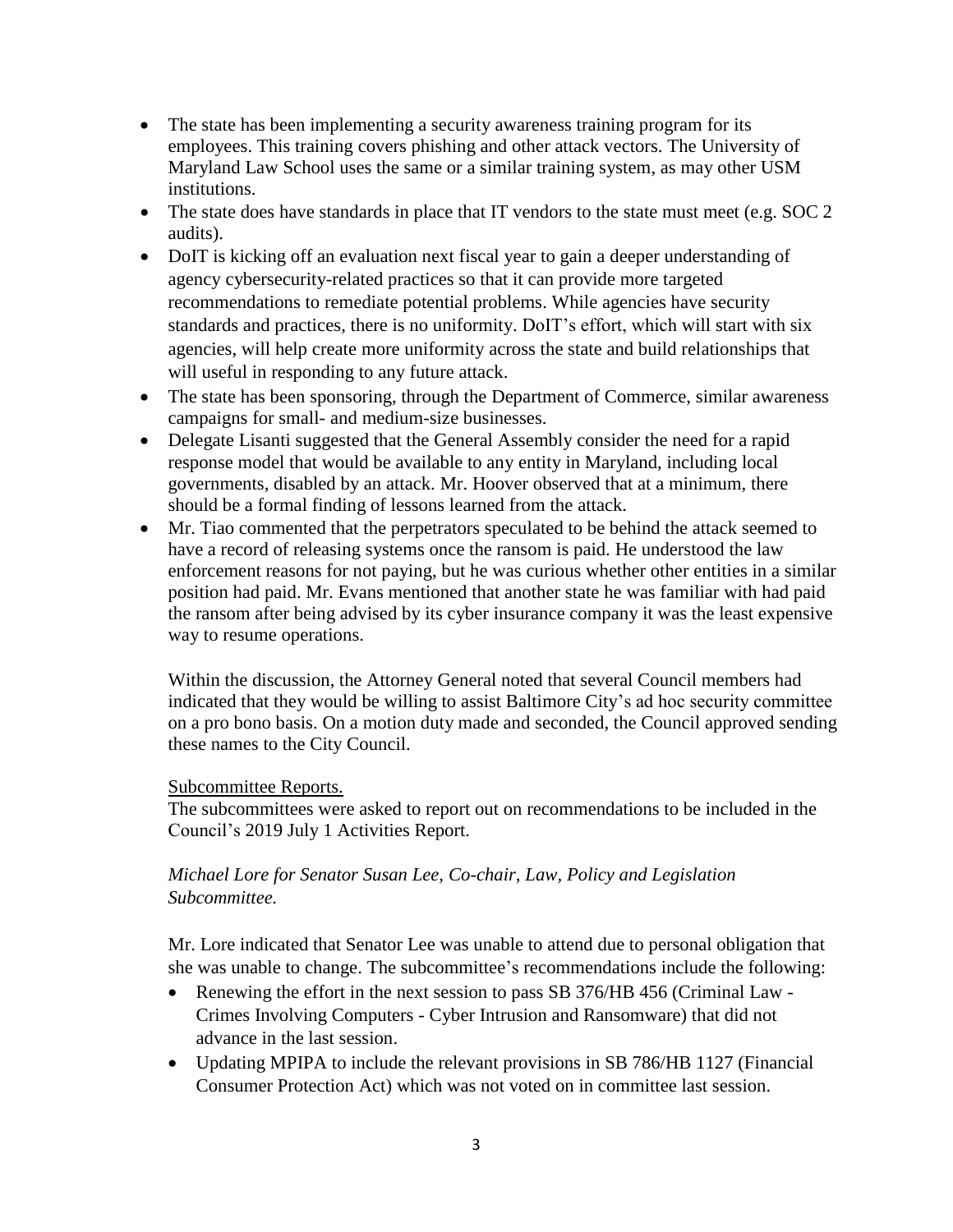- Reintroducing legislation in 2020 ala SB 553/HB 1276 (Security Features for Connected Devices) to implement de minimis security standards for IoT devices.
- Renewing the effort to protect consumer privacy through some form of SB 613/HB 901 (Online Consumer Protection Act) that was introduced last session.
- Encouraging state action, if not already underway, to examine the security of Maryland's absentee balloting system in light of expert testimony so that any confirmed vulnerabilities are remediated and any issues of trust in the system are foreclosed before the next election.
- Offering legislation that would ensure that all branches of state government and localities are better protected against intrusions.

# *John Evans for Secretary Michael Leahy, Chair, Cyber Operations and Incident Response Subcommittee.*

DoIT has begun an assessment to confirm the security posture of agencies, their practices and capabilities, and their governance structures, processes, and documentation, among other things. The Department has simultaneously laid out a number of specific goals that it hopes to implement. These include:

- Consolidation of security tools across state agencies. This will reduce cost and improve efficiency.
- Standardizing governance processes, structures and documentation. This will enhance the state's ability to respond to an incident since agencies will be operating from a common framework.
- Institutionalization of pen testing and red/blue exercises to support a proactive security posture.
- Continuing to build stakeholder collaboration across state agencies.
- Implementation of a modern data privacy bill to apply to state government. An example is HB 716 ( State Government - Protection of Information - Revisions (Maryland Data Privacy Act) that narrowly failed in the 2019 session.
- Breach notification requirements applying to all three branches of state government and to state and local jurisdictions. The rationale is that reporting produces greater awareness of the threat landscape—who has been compromised and how—and contributes to collective security.

# *Michael Greenberger for Markus Rauschecker, Chair, Critical Infrastructure Subcommittee*

Professor Greenberger mentioned two goals for the subcommittee the next two years:

- An ongoing effort to add resources to the cybersecurity repository hosted on the Council's website. This would be a joint effort with the Public And Community Outreach Subcommittee.
- A particular focus on recommendations that the Council could make to enhance the security of the electric utility sector serving Maryland. Within time and resources, the subcommittee also will focus on the hospital cybersecurity.